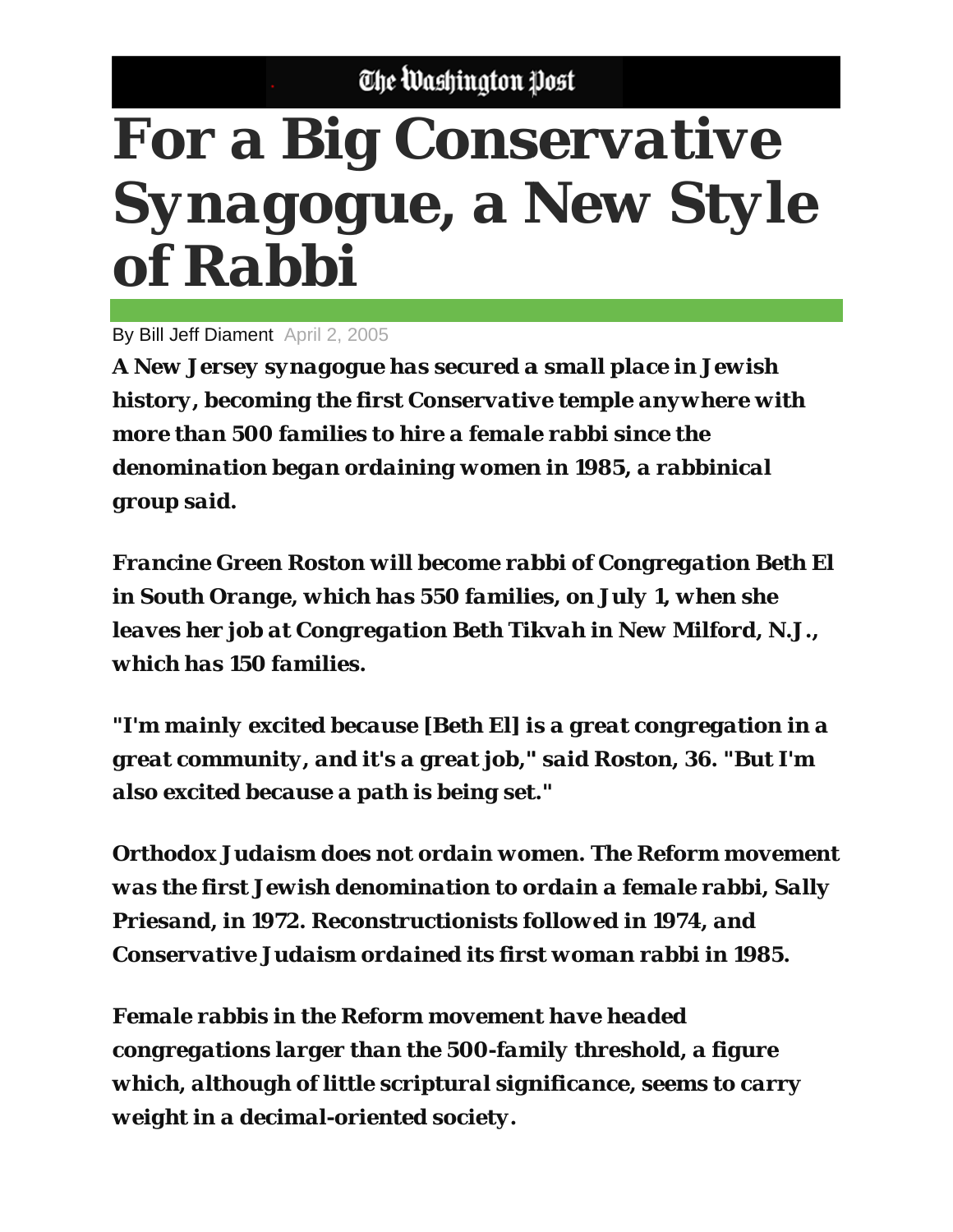*But a study last year showed that no woman had ever been hired to lead a Conservative temple of that many families, and the concept of female rabbis remains controversial at many Conservative synagogues.* 

*"There will be a few members of the congregation who will resign because they feel this is not what they want," said James Schwarz, co-chairman of Congregation Beth El's search committee. "For people who are more traditional, meaning they've always had a male and they see a male as their rabbinical figure, it's tough."* 

*The search committee agreed from the start that in replacing Rabbi Jehiel Orenstein, who has served for 35 years, it would not discriminate by sex, Schwarz said.* 

*Despite some initial grumbling, most skeptical older members quickly warmed to Roston when she visited in late February as part of the search, said Aaron Nierenberg, who led the search committee with Schwarz.* 

*"The weekend she was with us . . . there was an electricity in the room that you could almost feel, just the way she connected with people," Nierenberg said. "She had no problem just approaching people. She would walk up to little kids, older people, and engage them in conversation."* 

*One 83-year-old member of Congregation Beth El, who had been skeptical about Roston, turned to search committee members after her appearance and said, "She's my guy," Schwarz said.* 

*Roston grew up in Farmington Hills, Mich., a Detroit suburb, and knew from an early age that she wanted to become a rabbi. It helped that she grew up as a Reform Jew and that the movement was ordaining women while she was a child, Reston said.*